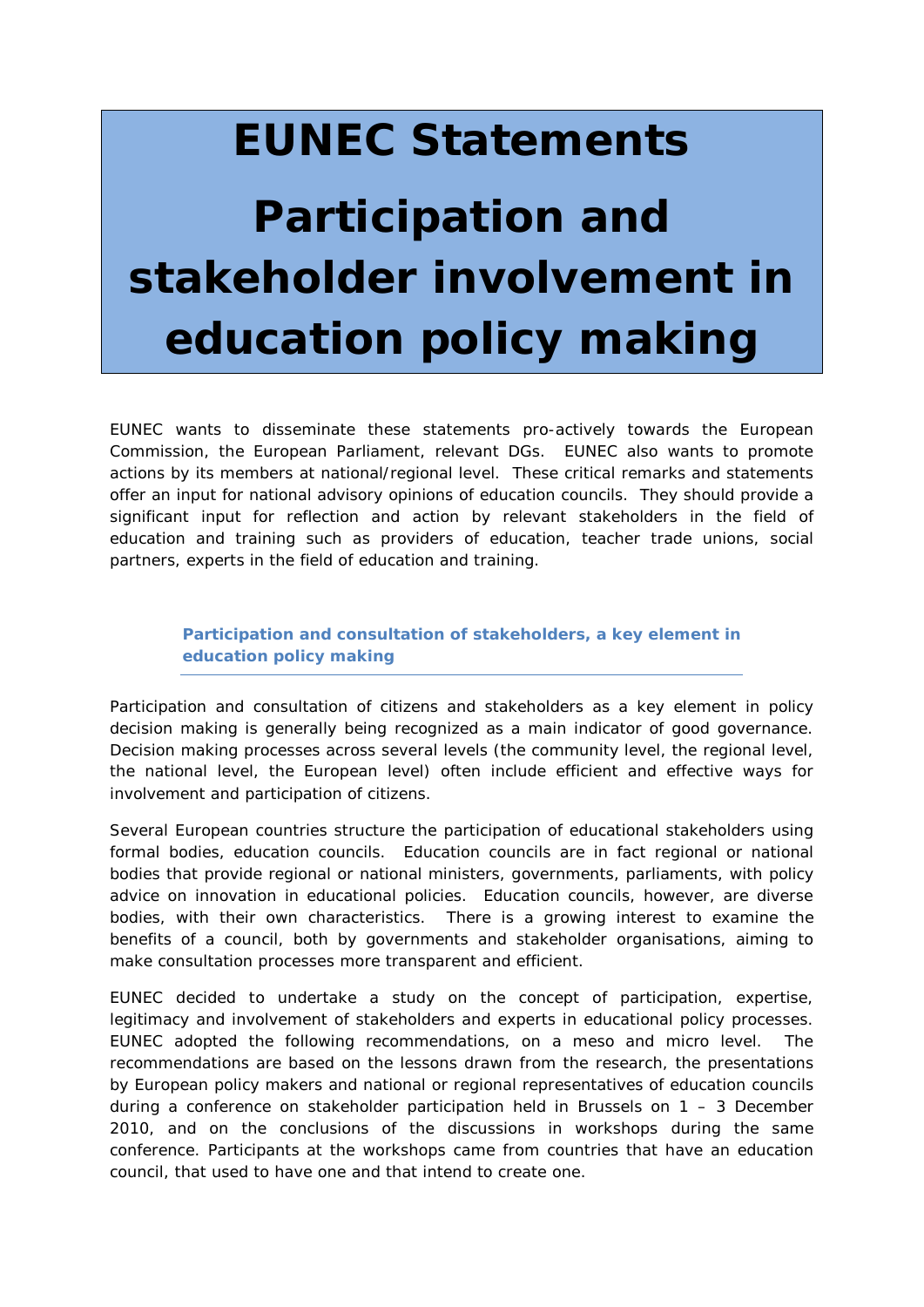## *Recommendations for policy makers*

These meso recommendations pertain to institutional and political decisions and contexts. They thus appeal to those policy actors who are responsible for organising and employing advisory organisations, should they seek to raise the legitimacy of the input, throughput and output of their advisory councils, and ultimately also of their policy decisions.

These meso recommendations can be useful for countries that don't have yet an education council.

- Ensure **sufficient funding** to the advisory council as an organisation or to the members. Only this way, the council can become a stable organisation where expertise can be built up over time. This favours independence and continuity and helps foster a stable policy environment in which policy memory can grow. In times of economic crisis, this recommendation is even more relevant.
- Give some sort of **legal recognition** to the advisory council. Legally embed its role.
- Legally settle the council's **access points** at different stages of the policy advice, to ensure the connectedness of the council with the actual policy making. It is important that education councils are involved in the decision making process at different stages: to have influence in the early stage and also in the implementation stage. Moreover, allow education councils to make recommendations on the budget.
- Invest in the **knowledge base** councils may draw upon (benchmarking, monitoring, evaluation and research).
- Raise the commitment of the governments as a principal by **assigning leading civil servants** to the council's organisation. However, the autonomy of the council has to be guaranteed, and therefore the role of the civil servants has to be clearly defined (observers, information providers, partners in the debate).
- Allow for the **inclusion of different communities in** order to broaden the knowledge base of policy making, if not through membership, representation and co-optation, than through mechanisms of consultation of experts and civil society interests.
- Raise the **number of principals**, by for instance including the parliament as a client of the council's advice.
- Combine legal guarantees with sufficient discretion. With **discretion and flexibility**, a council can make most of possible policy windows and successfully deliver boundary work.